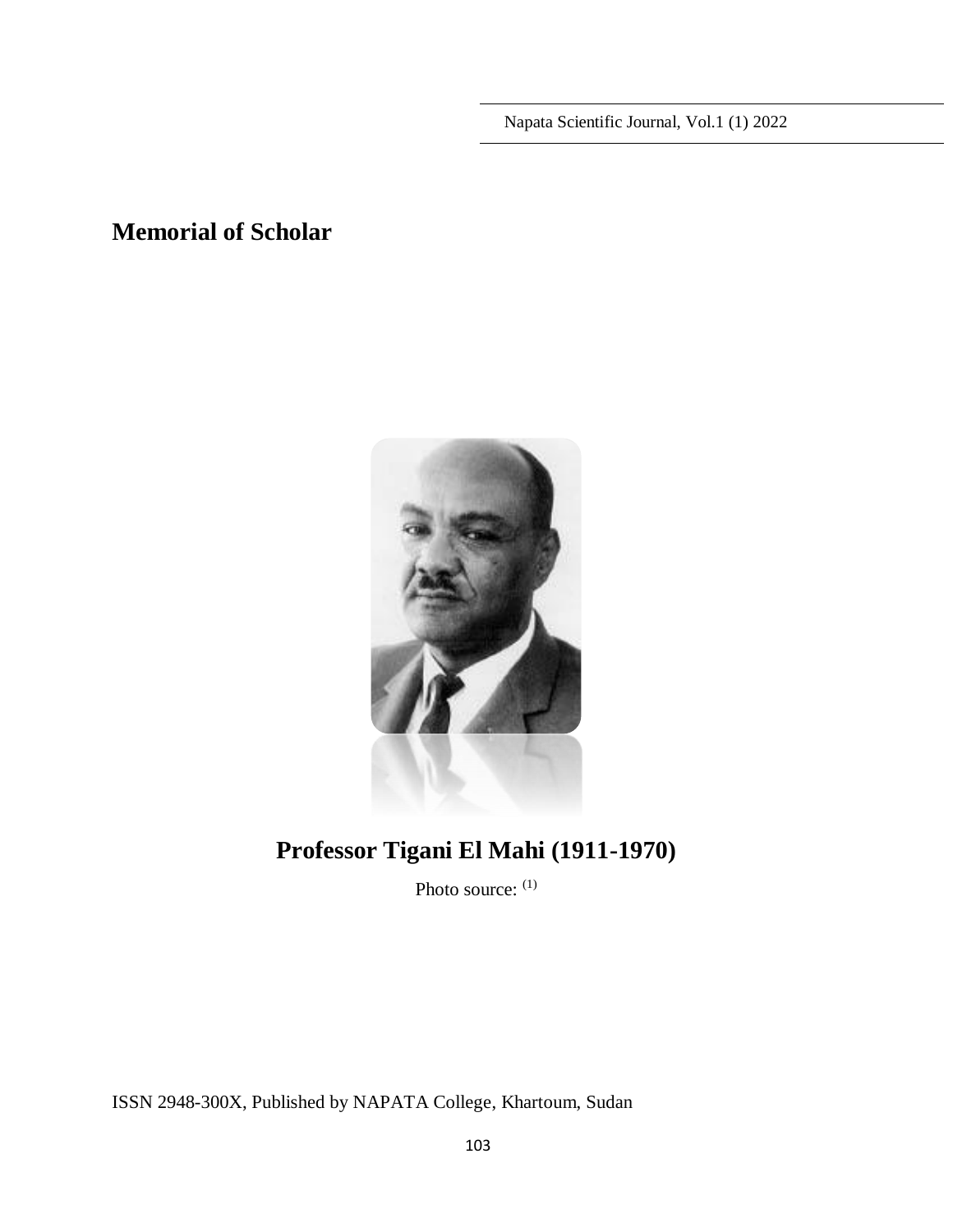The Republic of the Sudan has, since its independence in 1956  $(2)$ , to the best of its ability attempted to promote the absolute necessity of education and has seen to it that it manifests itself as a participant in the world stage. Despite this, Sudanese scholars are almost never mentioned in popular academic media. Here in NSJ, we have decided to manifest ourselves as a force of change and to, to the best of our ability, see to it that these under-recognized scholars are shined forth as they always should have. In this edition of NSJ, our persona of the edition is the father of African psychiatry, Professor Tigani El Mahi of the Republic of the Sudan.

Born in 1911 in El Kawa, Sudan (~300km south of the Sudanese capital of Khartoum<sup>(3)</sup>), little did anyone present know that they were witnessing the birth of a legend who was destined for unfathomable greatness. In this article, we will be discussing Professor El Mahi's life in the following manner:

- i) His education
- $ii)$  His career as a psychiatrist  $+$  his contributions to the field
- iii) His career as a politician
- iv) His poetry
- v) Interesting facts

# **His education:**

For starters, young Tigani underwent his primary education in his native El Kawa. Following this, he would move to Rufa'a, Sudan ([14.75°N 33.35°E](https://tools.wmflabs.org/geohack/geohack.php?language=ar&pagename=%D8%B1%D9%81%D8%A7%D8%B9%D8%A9¶ms=14.75_N_33.35_E_))<sup>(4)</sup>, where he would receive his middle school education. For his high school (secondary) education, young Tigani would once again move to the Sudanese capital of Khartoum after which he would join and graduate with a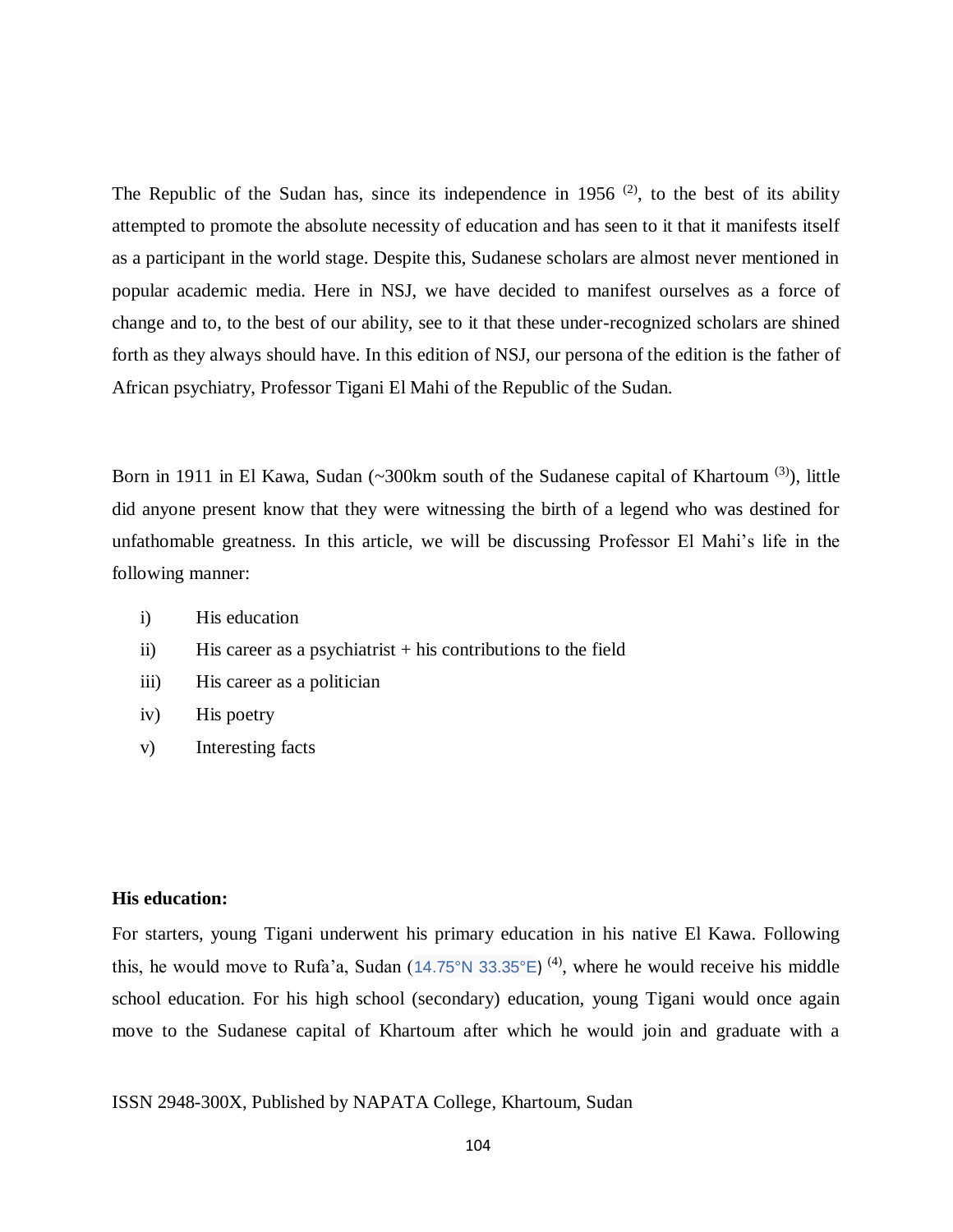diploma in Medicine, Surgery and Obstetrics (the equivalent of today's MBBS degree) from Kitchener's Medical School (Now: University of Khartoum) in 1935<sup>(1)</sup>.

In July of 1949, Dr. El Mahi was granted a diploma in Psychological Medicine from the United Kingdom $(5)$ .

#### **His career as a psychiatrist + his contributions:**

Prior to receiving his diploma in psychological medicine in 1949 (he joined the program in 1947), and following him obtaining his MBBS degree, Dr. El Mahi practiced as a doctor in the Sudanese Ministry of Health at the time moving about a number of the nation's states  $<sup>(1)</sup>$ .</sup>

Following his becoming a licensed psychiatrist (as aforementioned, in 1949), Dr. El Mahi returned to his native Sudan where he started the nation's first medical establishment specializing in mental health  $(5)$ .

In 1959, Dr. El Mahi was appointed to the World Health Organization's Regional Office for the Eastern Mediterranean (WHO-EMRO) where he served as an adviser in mental health until 1964.

As the father of psychiatry in Africa, Dr. El Mahi was a rather prominent figure on both a national and international scale. Especially given how the field was (and arguably still is) in its infancy. For example, he served as President of the 1<sup>st</sup> Conference on Education of Psychological Medicine which took place in New York<sup> $(5)$ </sup>. In his time in the USA, he delivered over 40 lectures in his field of expertise  $(5)$ .

Furthermore, Dr. El Mahi contributed to a plethora of committees including, but not limited to: 'the WHO Committee on Mental Health', the Executive Committee of the International Union of Health, and the Scientific Council for Technical Assistance'<sup>(5)</sup>.

In 1969, Professor El Mahi (unfortunately, it is unclear when Dr. El Mahi was promoted to Professor), was named Chair of Psychiatry (also known as: Head of Department) at the University of Khartoum.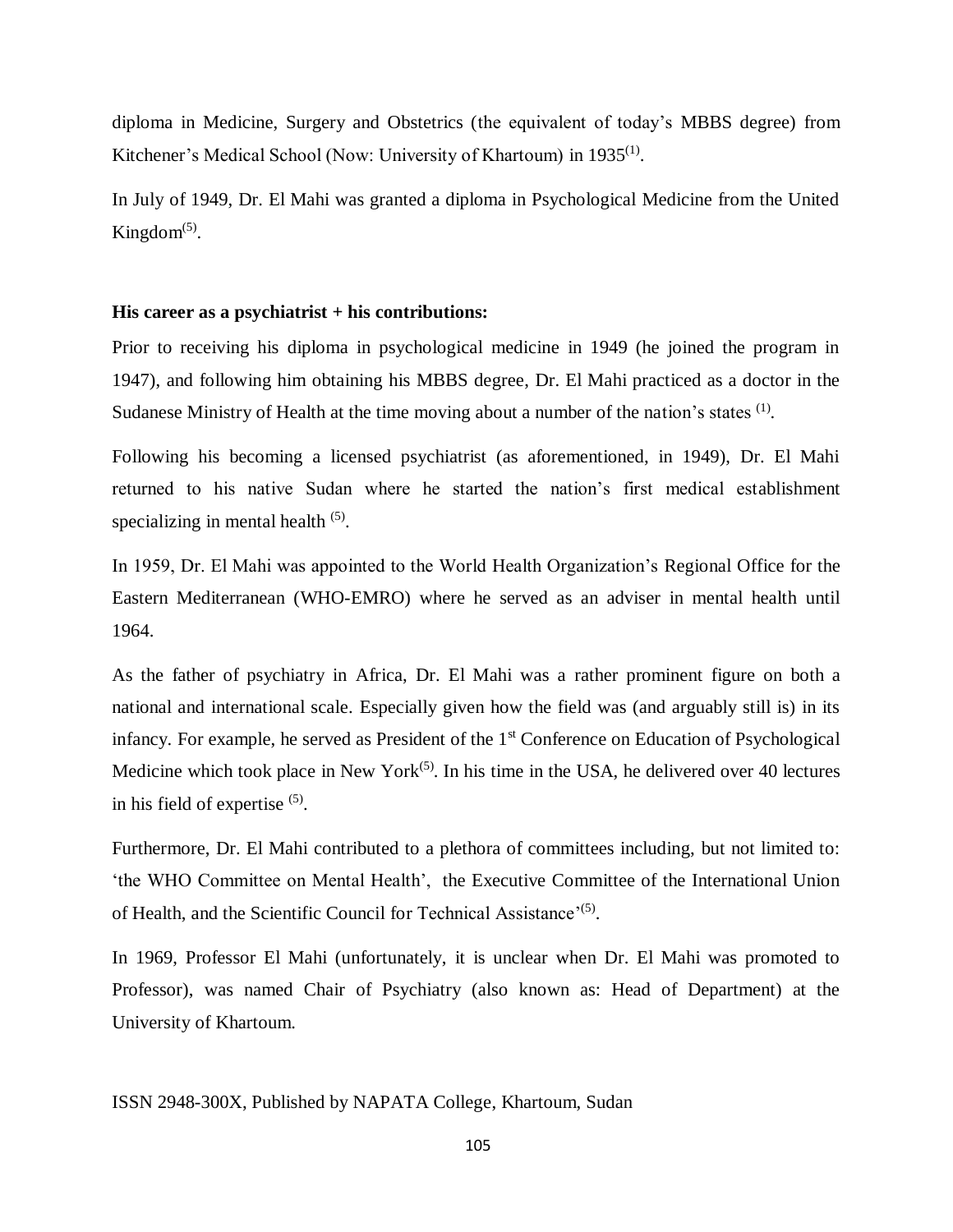Both the University of Colombia and the University of Khartoum awarded Professor El Mahi DSc degrees <sup>(5)</sup>. Unfortunately, it is unclear when those degrees were awarded.

Of his notable publications would be his 'Introduction to the History of Arab Medicine' which we highly recommend.

# **His career as a politician**

Not only was Professor El Mahi a legendary psychiatrist and doctor, but he was a notable Sudanese politician.

In fact, following the October revolution of 1964 in Sudan <sup>(6)</sup>, Professor El Mahi was 'chosen as Member and Rotational President of the Supreme Council of State<sup>'(5)</sup> and was at one point in time President of the Sudanese Transitional Council  $(1)(i)$  other words, he was the leader of the nation).

The image below is of Professor El Mahi to the right, Queen Elizabeth II in the center, and Prince Phillip – Duke of Edinburgh. The image was taken during the Queen's visit to the Sudan in 1965 (5) .

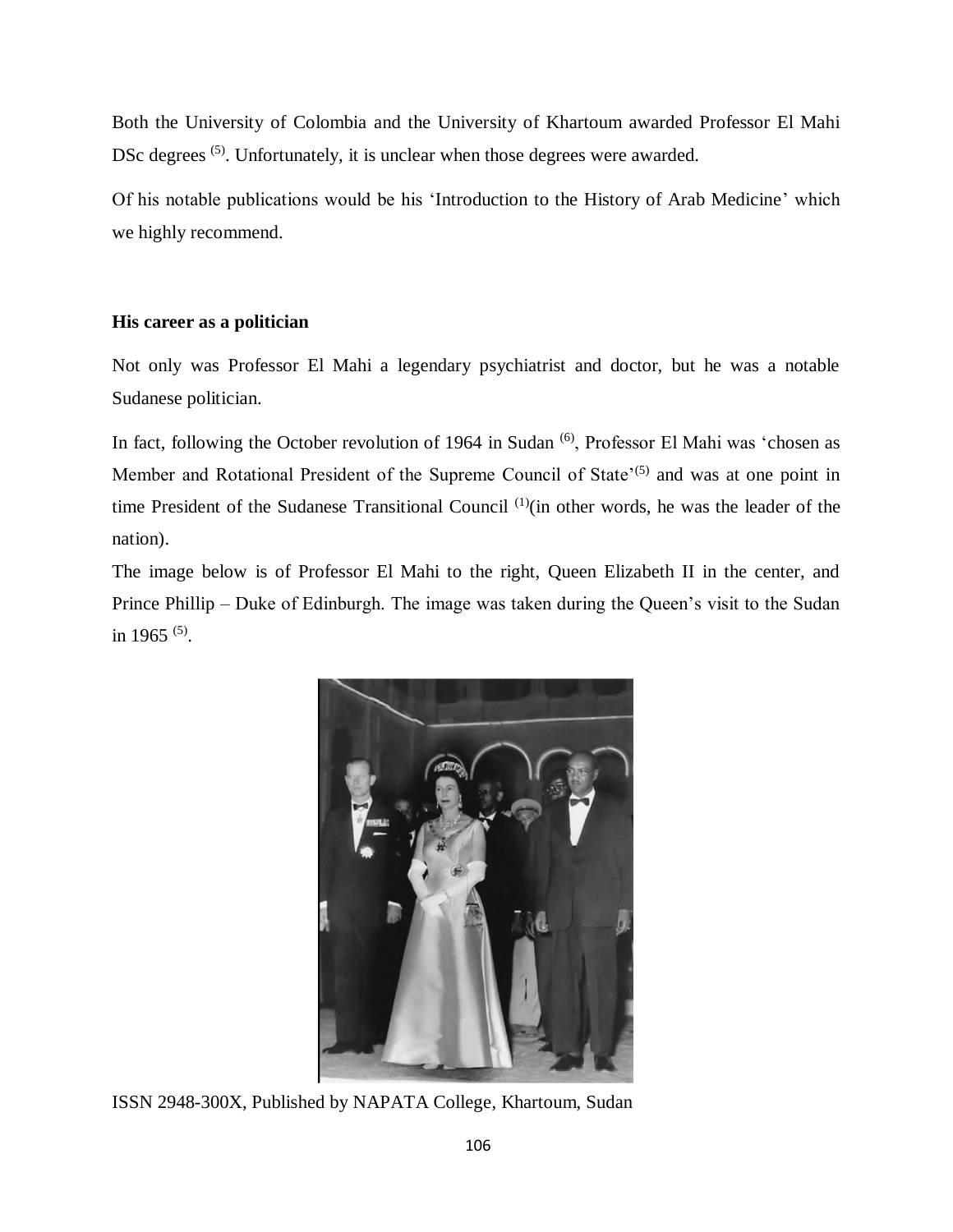# **His poetry**

As per a short biography on Professor El Mahi, 'He was a man of varied talents and interests. He was best known for his encyclopedic knowledge ofhistory, sciences, literature and poetry,especially those of Sudan, Arab, Muslim, and the Old World' (5).

#### **Interesting facts**

- 1) El Mahi was multi-lingual. In addition to his native Arabic, the psychiatrist was also well-versed in (in no particular order) English, Latin, Hausa, and Persian<sup>(5)</sup>.
- 2) In 1956, aged 45, Dr. El Mahi volunteered in the Suez War<sup> $(1)$ </sup> which broke out during the presidency of the well-known Gamal Abdel Nasser of Egypt<sup>(7)</sup>.
- 3) Professor El Mahi was, for some time, President of the Sudan Doctors' Union <sup>(5)</sup>
- 4) Professor El Mahi, during his lifetime, complied an outstanding library which contained, approximately speaking, 6,000 documents, 19,000 items, and 20,000 letters. This library stands in the Khartoum University Library<sup>(5)</sup>.
- 5) Professor El Mahi was also an Egyptologist, the image below is of some of his translations of Hieroglyphics into Arabic (5).

● 唐西田 美然 the with

ISSN 2948-300X, Published by NAPATA College, Khartoum, Sudan